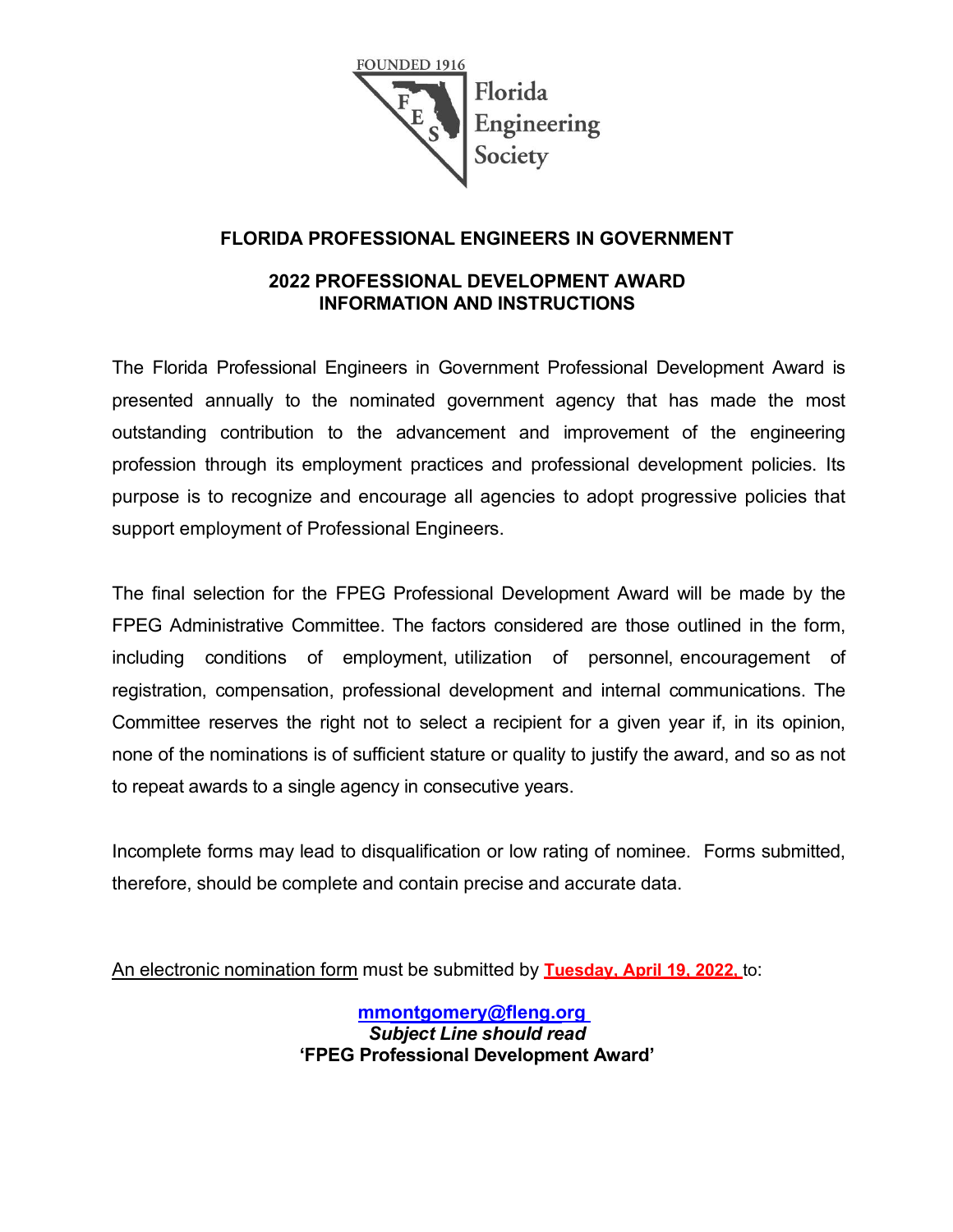**FLORIDA PROFESSIONAL ENGINEERS IN GOVERNMENT**



## **2022 PROFESSIONAL DEVELOPMENT AWARD NOMINATION FORM**

Information must be submitted electronically on this form in the spaces provided by *Tuesday, April 19, 2022.* Submit form to [mglass@fleng.org w](mailto:mglass@fleng.org)ith 'FPEG Professional Development Award' in the subject line of the submittal.

### **PART I - BACKGROUND INFORMATION**

- 1. Name of government entity and section/division (FDOT District 1, Gainesville Public Works Department, etc.)
- 2. Name and title of individual completing this form, including title and date:
- 3. Name and title of official in charge of the governmental section/department. (note if P.E.)

| Name      | Title |
|-----------|-------|
| Address   |       |
| Telephone |       |
| Email     |       |

4. Briefly describe section/department's immediate function, the services for which it is responsible, the size of population it serves, and its relation to the overall entity's mission.

<u> 1989 - Johann Stoff, amerikansk politiker (\* 1908)</u>

5. Total number of employees of the section nominated.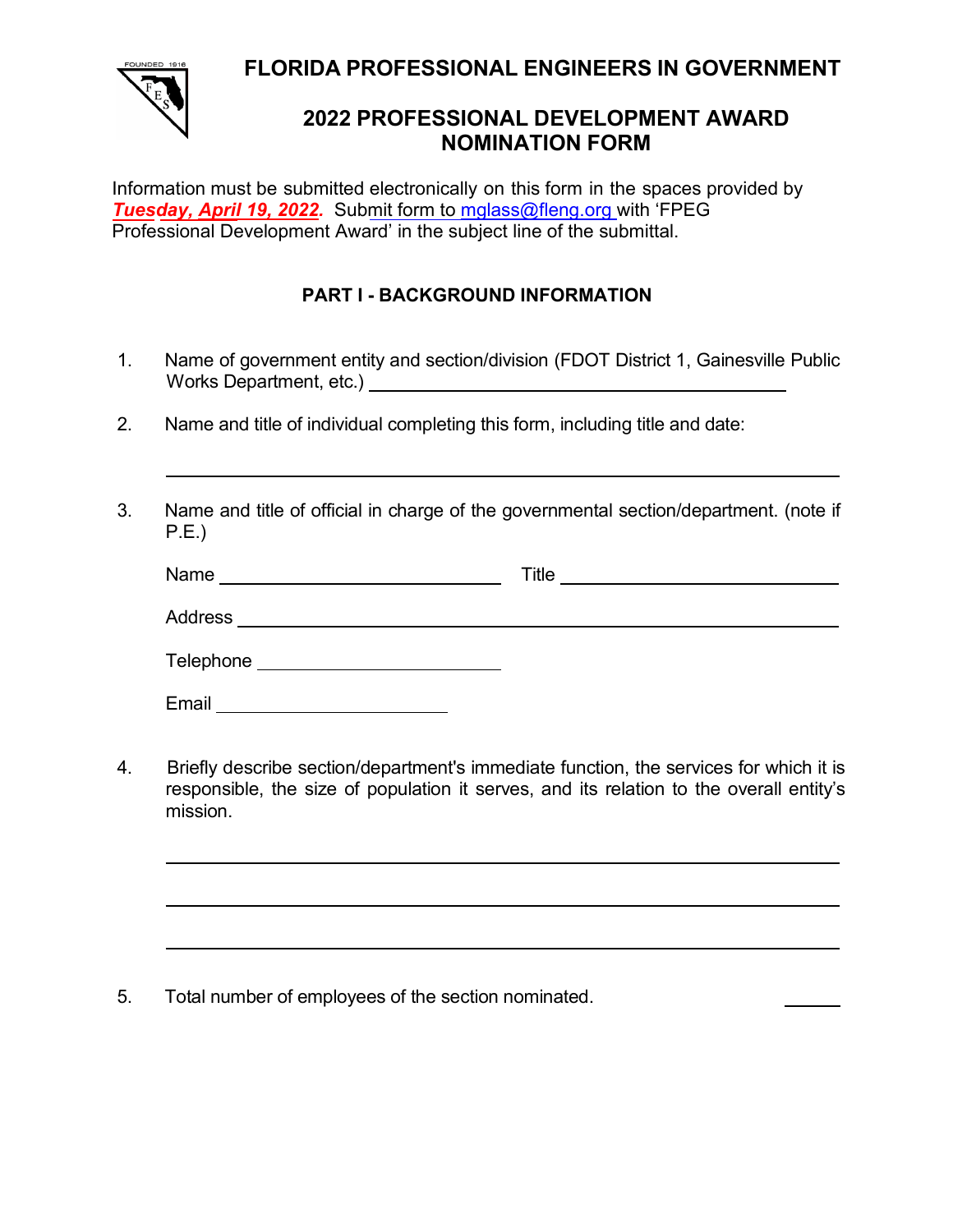- 6. Total number of employees listed in Question 5 who are classified as engineers or engineering supervisors
	- a. Total number with P.E. licenses
	- b. Total number with Engineer Intern or EIT certificates
	- c. Total number without P.E. licenses or EIT certificates but who hold engineering degrees or degree in related field.
	- d. Total of a-c (should be same as Question 6 above).
- 7. An 8 1/2" x 11" or 11" x 17" legible organization chart would be helpful to the Committee. Please check if included.
- 8. Number of FES members within your entity.
- 9. Number of FES members belonging to the FPEG Practice Section.

#### **PART II - PROFESSIONAL DEVELOPMENT INFORMATION**

#### **A.** *EDUCATION*

| $\mathbf{1}$ . | Are engineers authorized to attend career-related<br>courses or seminars during working hours and<br>without loss of annual leave?                                                | $Yes \Box No \Box$ |
|----------------|-----------------------------------------------------------------------------------------------------------------------------------------------------------------------------------|--------------------|
| 2.             | Are engineers authorized to rearrange working<br>hours to attend outside, career-related courses?                                                                                 | $Yes \Box No \Box$ |
| 3.             | If course is outside commuting area, is financial<br>assistance in the form of <i>transportation or per diem</i><br>expense reimbursement provided for attending such<br>courses? | $Yes \Box No \Box$ |
| 4.             | Does completion of a career-related course result in<br>a reevaluation of the employee's job duties or<br>potential for promotion?                                                | Yes ⊔ No           |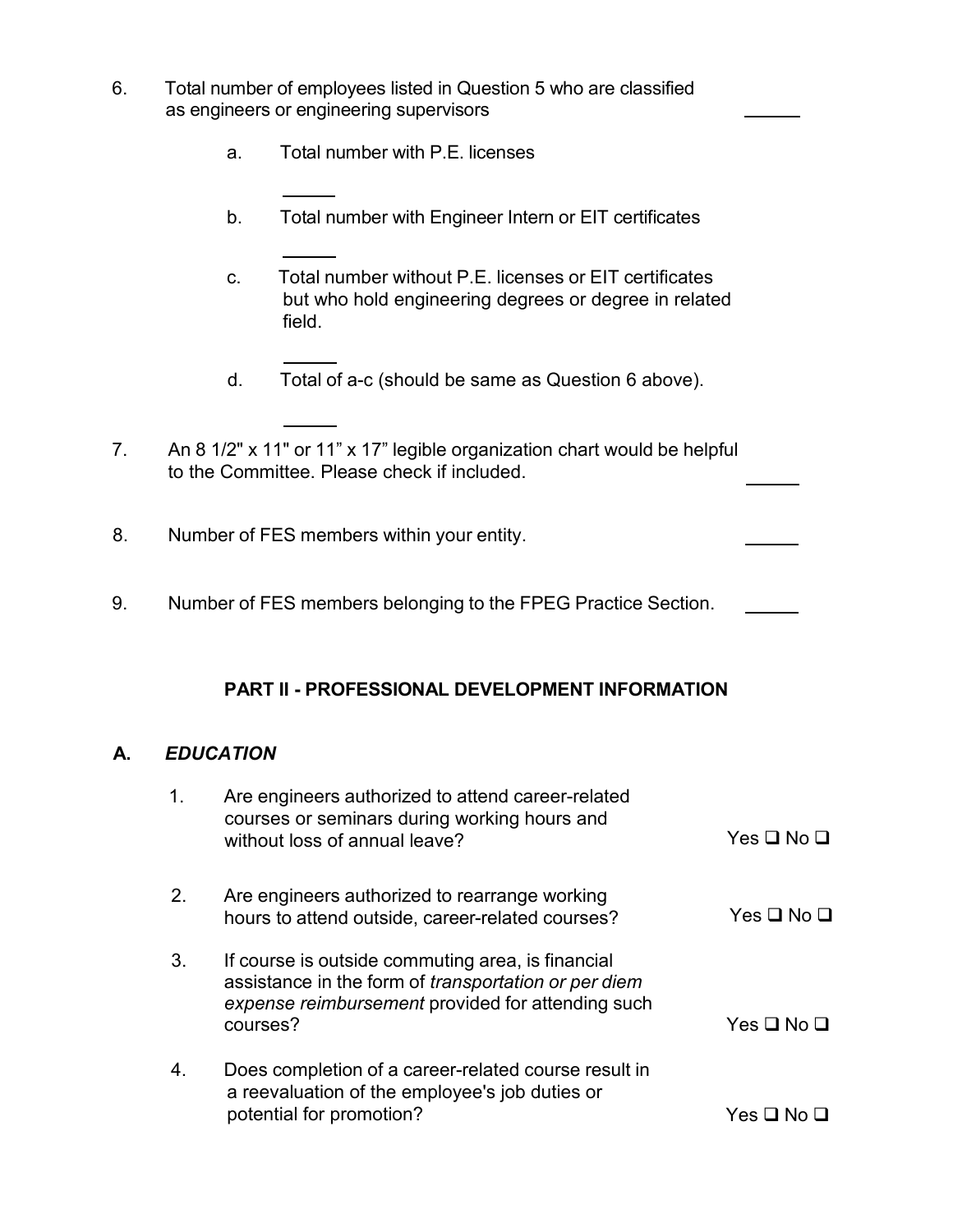### *B. REGISTRATION*

| 1. | Is P.E. or engineering degree mandatory as a<br>condition of employment for positions with<br>engineering titles?                  | Yes ❑ No ❑               |
|----|------------------------------------------------------------------------------------------------------------------------------------|--------------------------|
| 2. | Do engineers receive salary increase upon registration<br>(Check "Yes" if registration is mandatory for<br>engineering positions.) | Yes ❑ No ❑               |
| 3. | Are employees given time off with pay to take P.E.<br>or E.I.T. registration examinations?                                         | Yes <b>□</b> No <b>□</b> |
| 4. | Does the agency pay cost of professional engineer<br>refresher course or sponsor in-house course at no<br>cost to employees?       | $Yes \Box No \Box$       |
| 5. | Is the chief engineer of the unit named in Statement 4,<br>Part I, a registered P.E.?                                              | Yes ❑ No ❑               |

### **C.** *PARTICIPATION IN PROFESSIONAL AND TECHNICAL SOCIETY ACTIVITIES*

| $\mathbf 1$ . | What percent of engineers belong to FES, NSPE and<br>other professional or technical societies?                                             | $\frac{0}{0}$            |
|---------------|---------------------------------------------------------------------------------------------------------------------------------------------|--------------------------|
|               | What percent of unit engineers presently hold office or<br>serve on committees of national or local professional<br>or technical societies? | $\frac{0}{0}$            |
| 3.            | Are engineers reimbursed for membership in<br>professional or technical societies?                                                          | Yes <b>□</b> No <b>□</b> |
| 4.            | Are engineers reimbursed for attending meetings of<br>professional and technical societies?                                                 | Yes ⊔                    |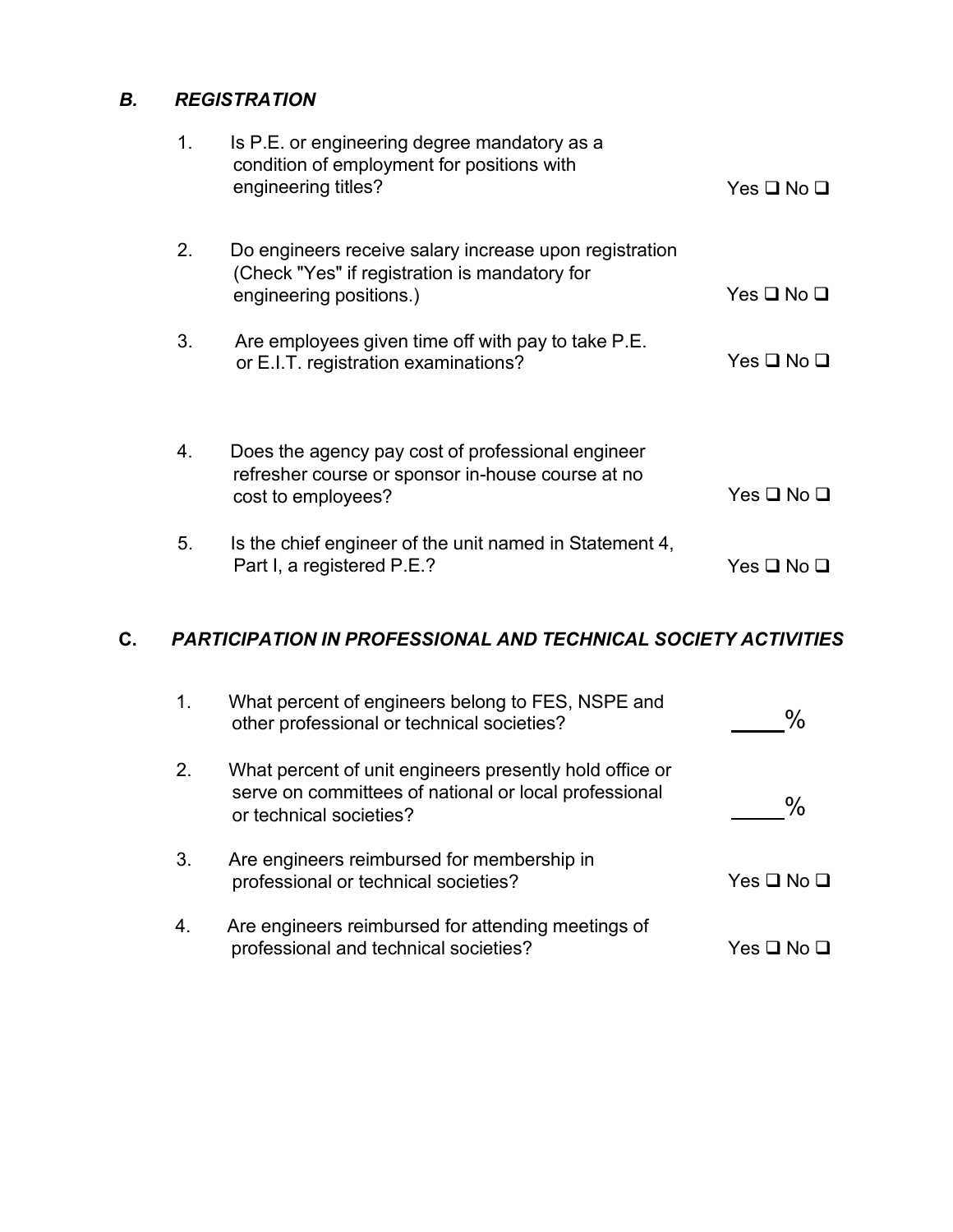## **D.** *COMPENSATION*

| E. |    | <b>PROFESSIONAL ENVIRONMENT</b>                                                                          |            |
|----|----|----------------------------------------------------------------------------------------------------------|------------|
|    | 3. | Are annual or periodic salary increments given for<br>steadily improving performance within a given job? | Yes □ No □ |
|    | 2. | Are salary increases above normal periodic increases<br>given on the basis of superior performance?      | Yes ❑ No ❑ |
|    | 1. | May engineering salary scales be adjusted periodically<br>to retain engineers with good performances?    | Yes □ No □ |

| $\mathbf{1}$ . | Is a technical library maintained on the premises,<br>available to engineers during duty hours, which<br>subscribes to professional and technical journals<br>pertinent to engineers' fields, and/or are<br>engineers permitted to spend time on the web<br>during duty hours for technical development? | Yes <b>□</b> No <b>□</b> |
|----------------|----------------------------------------------------------------------------------------------------------------------------------------------------------------------------------------------------------------------------------------------------------------------------------------------------------|--------------------------|
| 2.             | Are pertinent technical journals regularly routed<br>to engineers?                                                                                                                                                                                                                                       | $Yes \square No \square$ |
| 3.             | Does your organization conduct the exit interview<br>for the people in the engineering position?                                                                                                                                                                                                         | $Yes \square No \square$ |
| 4.             | Is the information collected in the exit interview<br>used for future improvements to professional<br>development?                                                                                                                                                                                       | Yes ❑ No ❑               |
|                |                                                                                                                                                                                                                                                                                                          |                          |

# **F.** *MERIT SYSTEM, POSITION CLASSIFICATION*

| 1. | Are regular staff meetings of engineers held at which<br>they have the opportunity to discuss with superiors<br>agency policy?            | $Yes \square No \square$ |
|----|-------------------------------------------------------------------------------------------------------------------------------------------|--------------------------|
| 2. | Are pertinent journals regularly routed to engineers?                                                                                     | $Yes \Box No \Box$       |
| 3. | Is publicity and recognition given to the individual's<br>participation and achievement in professional-<br>technical society activities? | Yes □ No □               |